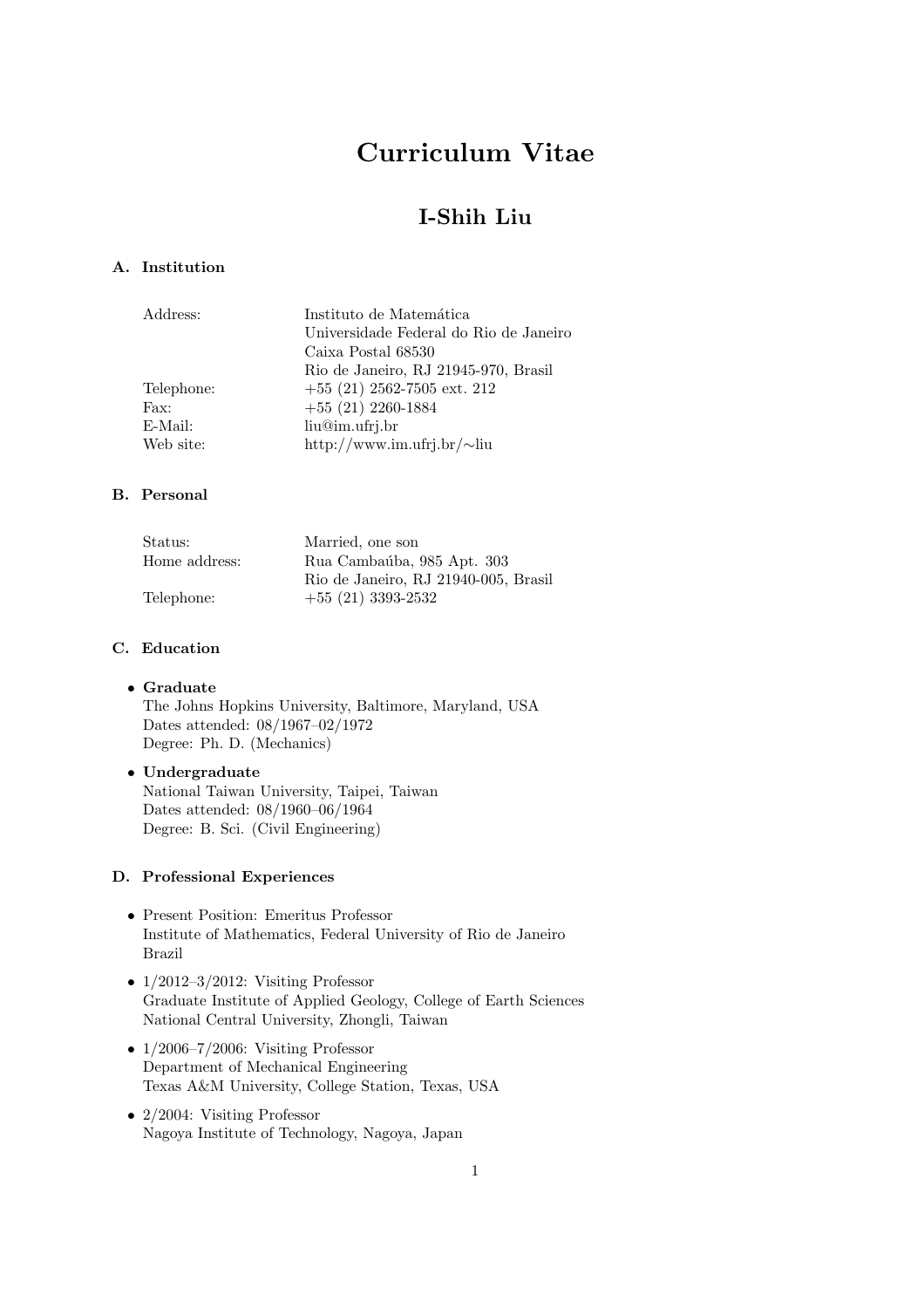- $7/2002-10/2002$ : Director Pro-Tempore Instituto de Matem´atica, Universidade Federal do Rio de Janeiro
- 8/2000–10/2000: Alexander von Humboldt Research Fellow Institut für Verfahrentechnik, Technische Universität Berlin, Germany
- 9/1999: Visiting Fellow Weierstrass Institute for Applied Analysis and Stochastics, Berlin, Germany
- $2/1990-1/1991$ : Visiting Professor Hermann Föttinger Institut, Technische Universität Berlin, Germany
- $2/1987-7/1988$ : Visiting Professor Institute of Applied Mechanics, National Taiwan University
- 3/1986: Visiting Professor Istituto di Matematica Applicata, Universitá di Bologna, Italy
- 8/1985–2/1986: Alexander von Humboldt Research Fellow Hermann Föttinger Institut, Technische Universität Berlin, Germany
- 10/1982: Visiting Professor Istituto di Matematica Applicata, Università di Bologna, Italy
- 11/1981–12/1982: Alexander von Humboldt Research Fellow Hermann Föttinger Institut, Technische Universität Berlin, Germany
- 12/1976–2/1977: Visiting Research Fellow Mathematics Department, Carnegie Mellon University Pittsburgh, USA
- $4/1974-7/1974$ : Visiting Professor Graduate Program in Engineering Universidade Federal de Santa Maria, RS, Brasil
- 8/1972–9/2012: Professor Institute of Mathematics, Federal University of Rio de Janeiro Brazil
- $2/1972-8/1972$ : Post-doctoral Fellow Mechanics Department, the Johns Hopkins University, USA
- 8/1967–2/1972: Teaching and Research Assistant Mechanics Department, the Johns Hopkins University, USA
- $8/1965-7/1967$ : Teaching Assistant Civil Engineering Department, National Taiwan University Taipei, Taiwan

## E. Publications

## • Thesis

1. On irreversible thermodynamics Ph.D. Dissertation Thesis Advisor: Ingo Müller The Johns Hopkins University, Baltimore, U.S.A (1972)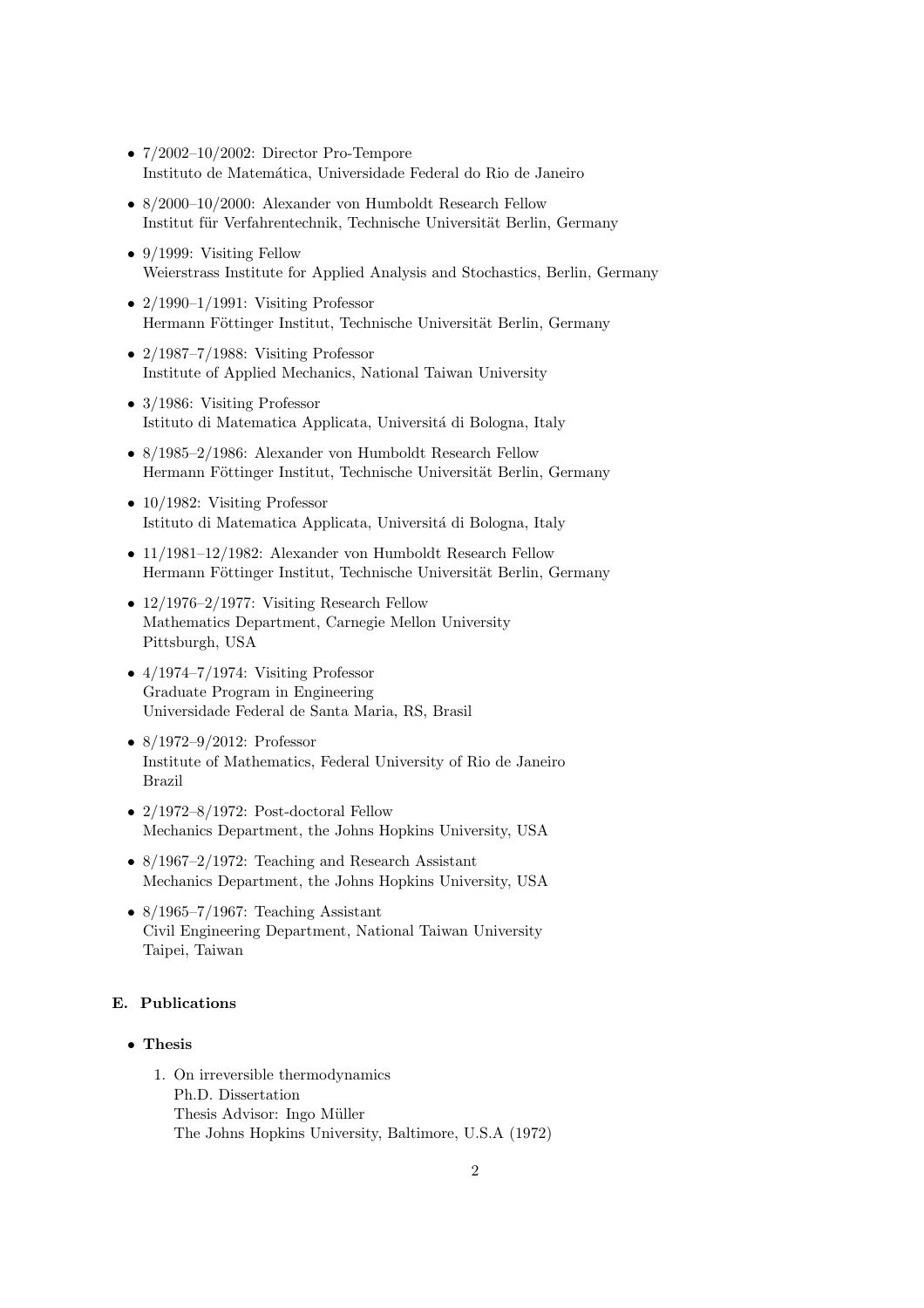#### • Books

- 1. Continuum Mechanics 297 pp, ISBN: 3-540-43019-9 Series: Advanced Texts in Physics Springer-Verlag, Berlin-Heidelberg-New York (2002)
- 2. Introdução ao Métodos de Elementos Finitos, Análise e Aplicação (with M. A. Rincon) ISBN: 85-87674-05-6 (in Portuguese) 213 pp, (2001), 3<sup>a</sup> Ed., 378 pp, (2011) IM-UFRJ, Rio de Janeiro
- 3. A Continuum Mechanics Primer, on constitutive theories of materials Lecture note available online http://www.dmm.im.ufrj.br/ liu/Papers/MCURS.pdf
- 4. Constitutive Theories: Basic Principles in Continuum Mechanics, Editores: Jose Merodio e Giuseppe Saccomandi in Encyclopedia of Life Support Systems (EOLSS) Developed under the auspices of the UNESCO Publications, Oxford, UK (2009) [http://www.eolss.net/E6-161-toc.aspx/]
- 5. Continuous Media with Microstructure, - On pore fluid pressure and effective solid stress in the mixture of porous media Editor: B. Albers, Springer-Verlag, (2010).

#### • Journal Articles

- 1. Method of Lagrange multipliers for exploitation of entropy principle, Arch. Rational Mech. Anal. 46, 131-148 (1972) Doi: 10.1007/BF00250688
- 2. On thermodynamics and thermostatics of fluids in electromagnetic fields,  $(with I. Müller)$ Arch. Rational Mech. Anal. 46, 149-176 (1972) Doi: 10.1007/BF00250689
- 3. A non-simple heat-conducting fluid, Arch. Rational Mech. Anal. 50, 26-33 (1973) Doi: 10.1007/BF00251292
- 4. On the entropy supply in a classical and a relativistic fluid, Arch. Rational Mech. Anal. 50, 111-117 (1973) Doi: 10.1007/BF00249878
- 5. Wave propagation in fluids in electromagnetic fields, Arch. Rational Mech. Anal. 53, 347-358 (1974)
- 6. On the requirement that material symmetries shall preserve density, Arch. Rational Mech. Anal. 68, 19-26 (1978) Doi: 10.1007/BF00276176
- 7. On chemical potential and incompressible porous media, Journal de Mecanique 19, 327-342 (1980)
- 8. On fluid pressure and buoyancy force in porous media, Revista Brasileira de Tecnologia 11, 35-43 (1980)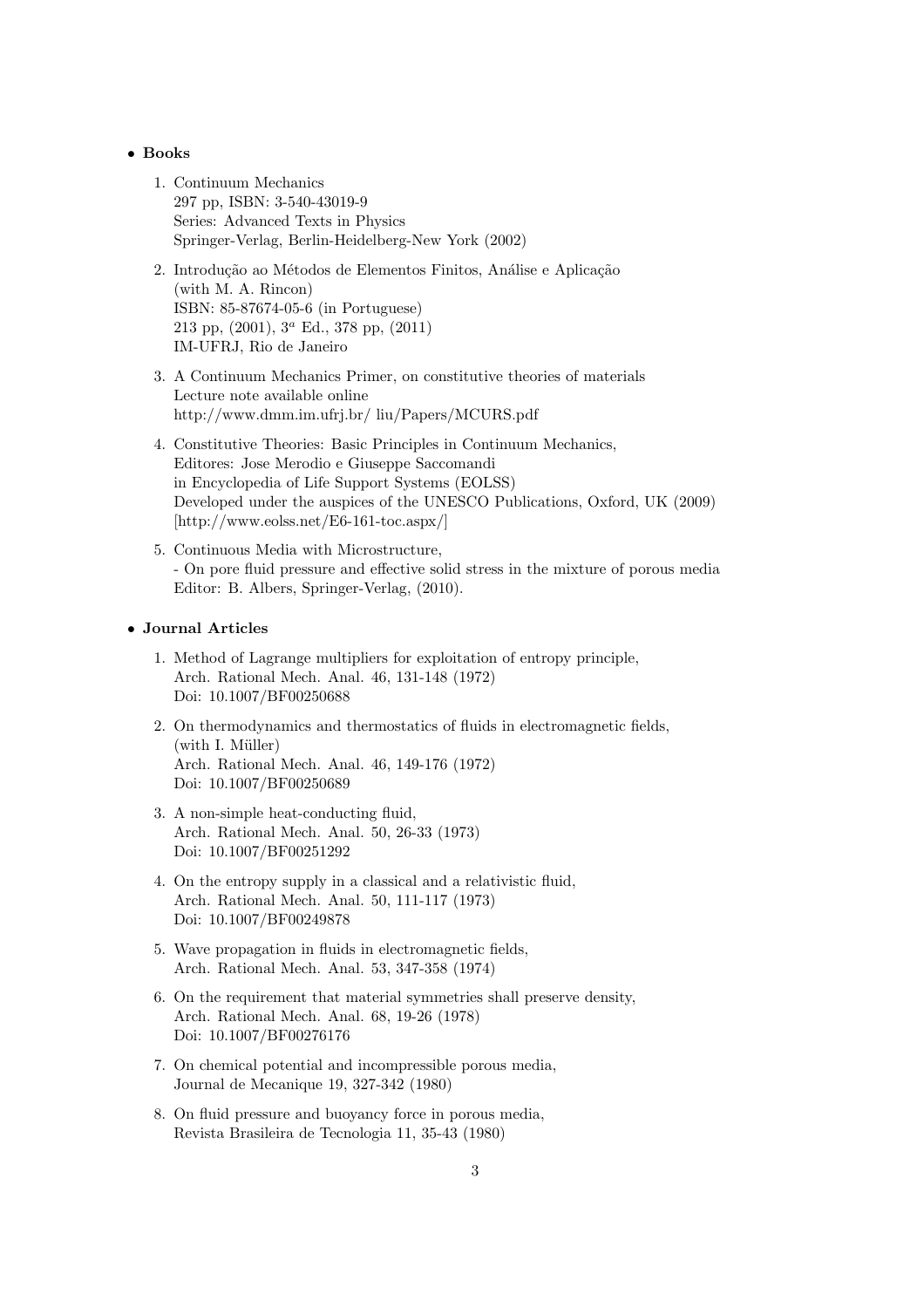- 9. Sobre a força resistiva em meios porosos anisotrópicos, (with R. Sampaio Filho) Revista Brasileira de Ciências Mecânicas 2, 21-24 (1980)
- 10. Termodinâmica de misturas fluido-sólido, (with G. M. Kremer) Revista Brasileira de Física 10, 275-292 (1980)
- 11. A note on material symmetry, (with C. C. Wang) Arch. Rational Mech. Anal. 74, 277-296 (1980) Doi: 10.1007/BF00280543
- 12. Os tensores de condutividade térmica e resistividade em misturas transversalmente isotrópicas, (with G. M. Kremer) Revista Brasileira de Física, 10, 921-936 (1980)
- 13. Propagação de ondas de acelerazão em misturas transversalmente isotrópicas, (with G. M. Kremer) Revista Brasileira de Física 11, 543-558 (1981)
- 14. A note on transversely isotropic functions, Anais de Academia Brasileira de Ciência 54, 5-8 (1982)
- 15. On representations of anisotropic invariants. Int. J. Engng Sci. 20, 1099-1109 (1982) Doi: 10.1016/0020-7225(82)90092-1
- 16. Decay of electromagnetic waves in fluids, (with G. M. Kremer) J. Non-Equilib. Thermodyn. 8, 67-74 (1983)
- 17. Extended thermodynamics of classical and degenerate ideal gases,  $(with I. Müller)$ Arch. Rational Mech. Anal. 83, 285-332 (1983) Doi: 10.1007/BF00963838
- 18. Extended thermodynamics of fluids and virial equations of state, Arch. Rational Mech. Anal. 88, 1-23 (1985) Doi: 10.1007/BF00250680
- 19. On structure of balance equations and extended field theories of mechanics, Il Nuovo Cimento 92B, 121-141 (1986) Doi: 10.1007/BF02732642
- 20. Relativistic thermodynamics of gases, (with I. Müller, T. Ruggeri) Annals of Physics, 169, 191-219 (1986) Doi: 10.1016/0003-4916(86)90164-8
- 21. An extended field theory of viscoelastic materials, Int. J. Engng Sci. 26, 331-342 (1988) Doi: 10.1016/0020-7225(88)90113-9
- 22. Extended thermodynamics of viscoelastic materials, Continuum Mech. Thermodyn. 1, 143-164 (1989) Doi: 10.1007/BF01141999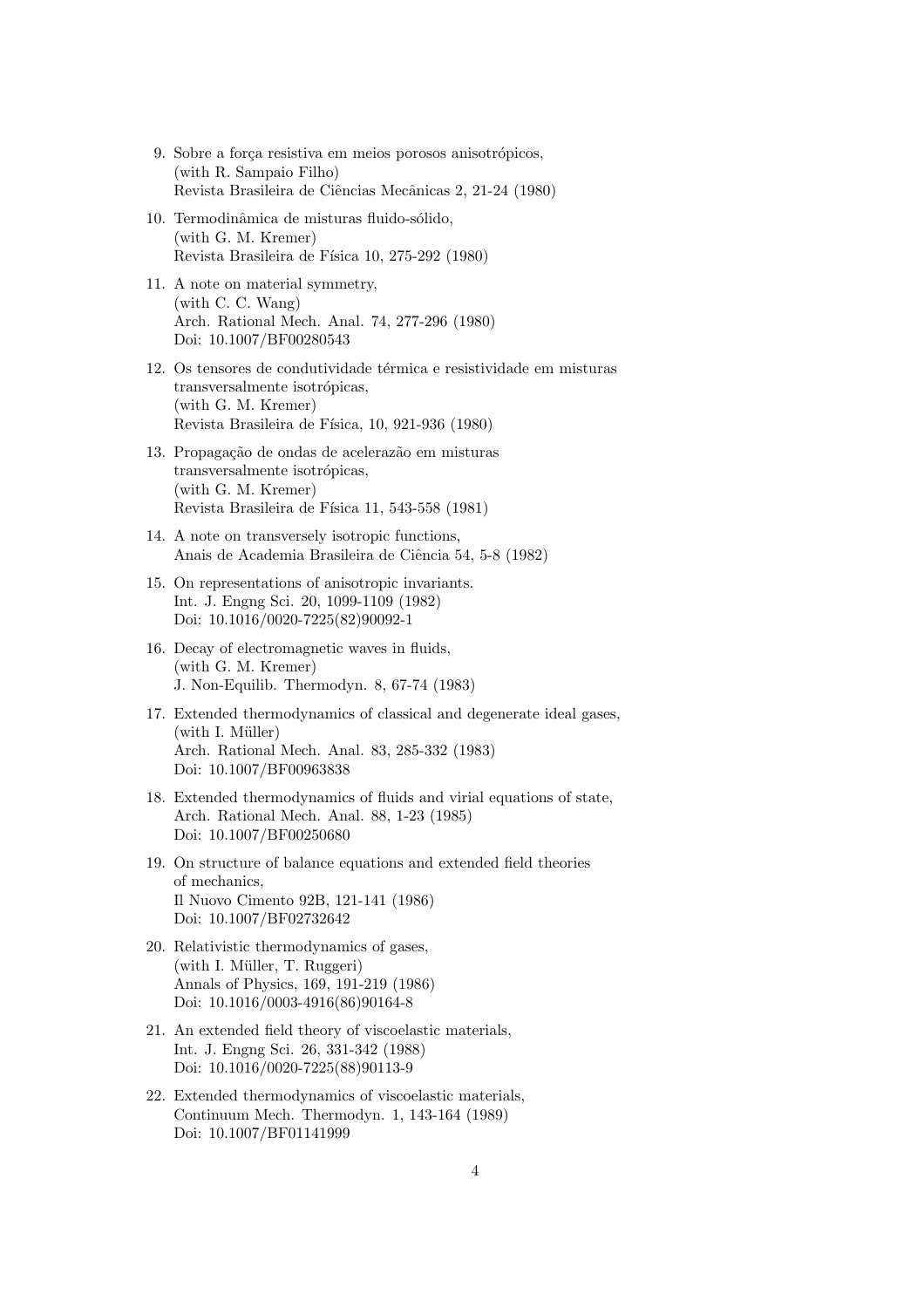- 23. Hyperbolic system for viscous fluids and simulation of shock tube flows, (with J. A. Salvador) Continuum Mech. Thermodyn. 2, 179-197 (1990) Doi: 10.1007/BF01129596
- 24. On Fourier's law of heat conduction, Continuum Mech. Thermodyn. 2, 301-305 (1990) Doi: 10.1007/BF01129123
- 25. Hyperbolic system of field equations for viscous fluids, (with G. M. Kremer) Mat. Aplic. Comp. 9, 123-135 (1990)
- 26. Energy control of numerical solutions of an elastic oscillator, (with I. Suliciu) Mathematics and Computers in Simulation 33, 209-221 (1991) Doi: 10.1016/0378-4754(91)90120-R
- 27. On interface equilibrium and inclusion problems, Continuum Mech. Thermodyn. 4, 177-186 (1992) Doi: 10.1007/BF01130289
- 28. Stability of thick spherical shells, Continuum Mech. Thermodyn. 7, 249-258 (1995) Doi: 10.1007/BF01178591
- 29. Oscillation waves in Riemann Problems inside elliptic regions for conservation laws of mixed type, (with H. Frid) Z. angew. Math. Phys. (ZAMP) 46, 913-931 (1995) Doi: 10.1007/BF00917877
- 30. Phase mixtures in Dynamics of Pseudoelasticity, (with H. Frid) Continuum Mech. Thermodyn. 7, 475-487 (1995) Doi: 10.1007/BF01175668
- 31. Vanishing relaxation limit of viscoelasticity, (with Y. Wu) Mathematics and Mechanics of Solids, 1, 227-241 (1996) Doi: 10.1177/108128659600100206
- 32. Entropy flux heat flux relation in thermodynamics with Lagrange multipliers, Continuum Mech. Thermodyn. 8, 247-256 (1996) Doi: 10.1007/s001610050042
- 33. Phase transitions and oscillation waves in an elastic bar (with H. Frid) Matemática Contemporânea, 10, 123-135 (1996)
- 34. Oscillation waves in Riemann Problems for phase transitions, (with H. Frid) Quarterly Appl. Math. 56, 115-135 (1998)
- 35. Instability of a square sheet under symmetric biaxial loading, (with W. A. de Neves) J. of Braz. Soc. Mechanical Sciences, 22, 545-549 (2000) Doi: 10.1590/S0100-73862000000400004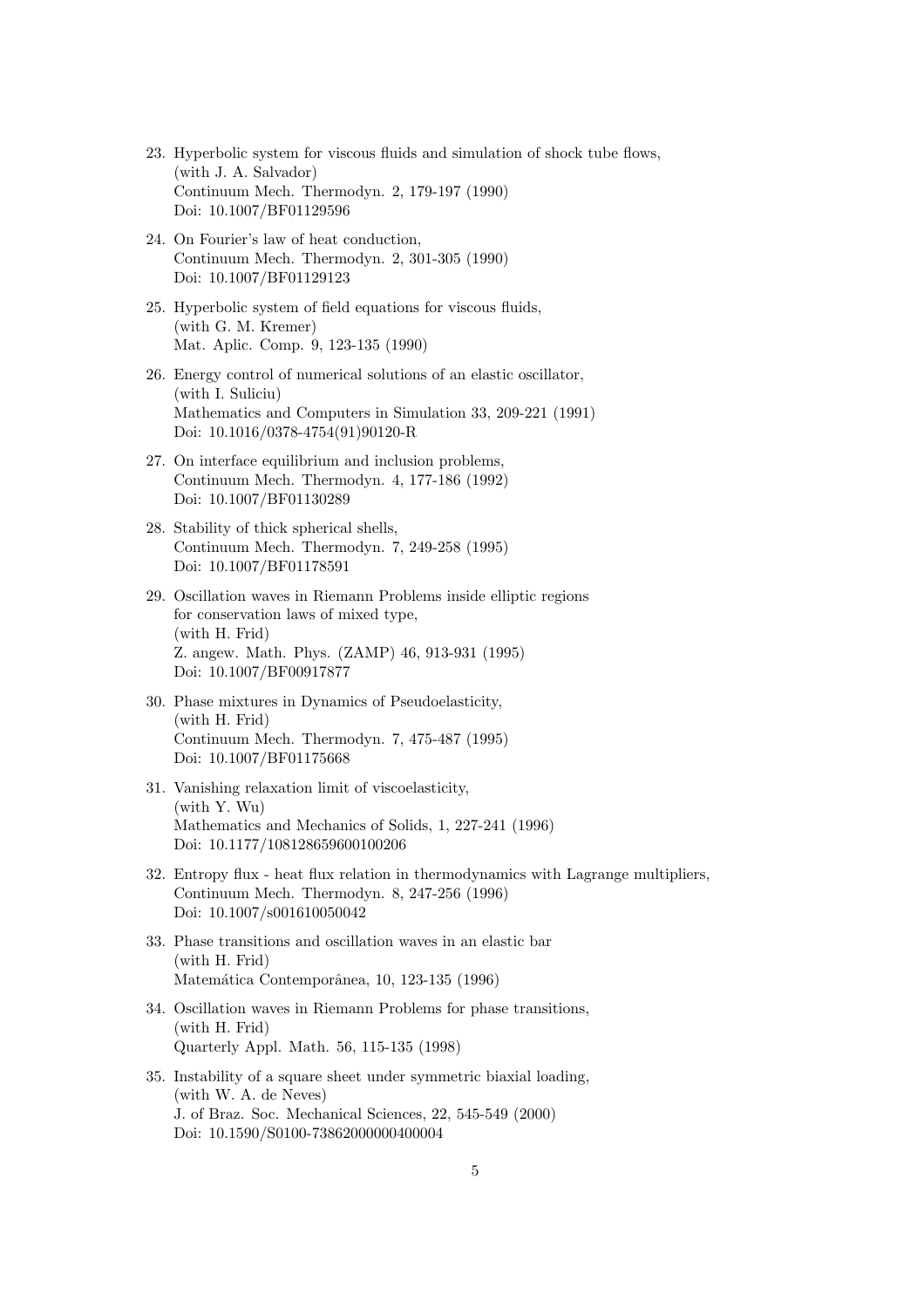- 36. Constitutive equations of extended thermodynamics from a hybrid pair of generator functions, Continuum Mech. Thermodyn. 13, 25-39 (2001) DOI:10.1007/s001610100040.
- 37. Iterative approximation of stationary heat conduction in extended thermodynamics,  $(with M. A. Rincon, I. Müller)$ Continuum Mech. Thermodyn. 14, 483-493 (2002) DOI:10.1007/s001610200090.
- 38. Effect of moving boundaries on the vibrating string, (with M. A. Rincon) Applied Numerical Mathematics, 47, 159-172 (2003)
- 39. On numerical approximation of an optimal control problem in linear elasticity, (with M. A. Rincon) Divulgaciones Matemáticas, 11, 91-107 (2003) http://www.emis.de/journals/DM/vXI2/art1.pdf
- 40. On the transformation property of the deformation gradient under a change of frame, J. Elasticity, 71, 73-80 (2003) Doi: 10.1023/B:ELAS.0000005548.36767.e7
- 41. A boundary value problem in extended thermodynamics – one-dimensional steady flows with heat conduction, (with M. A. Rincon) Continuum Mech. Thermodyn. 16, 109-124 (2004) doi:10.1007/s00161-003-0144-2.
- 42. On Euclidean objectivity and the principle of material frame-indifference, Continuum Mech. Thermodyn. 16, 177-183 (2004) doi:10.1007/s00161-003-0149-x.
- 43. Existence and uniqueness of solutions of elastic string with moving ends, (with M. A. Rincon) Math. meth. Appl. Sci. 27, 1641-1655 (2004) doi:10.1002/mma.517.
- 44. O princípio de Saint-Venant em elasticidade não linear, (with J.D. da Silva, J.A. Ferreira) Tend. Mat. Apl. Comput. 5, No. 2 (2004) 335-343.
- 45. Further remarks on Euclidean objectivity and the principle of material frame-indifference, Continuum Mech. Thermodyn. 17, 125-133 (2005) doi: 10.1007/s00161-004-0191-3.
- 46. Existence and uniqueness of solutions of a nonlinear heat equation,  $(with M.A. Rincon, J. B. Límaco)$ Tend. Mat. Apl. Comput. 5, No. 2 (2005), 273-284.
- 47. On well-posedness of classical boundary conditions in extended thermodynamics, Proceedings of International Symposium on Trends in Applications of Mathematics to Mechanics (STAMM-2004), 225-233 Ed. by Y. Wang and K. Hutter, Shaker Verlag (2005).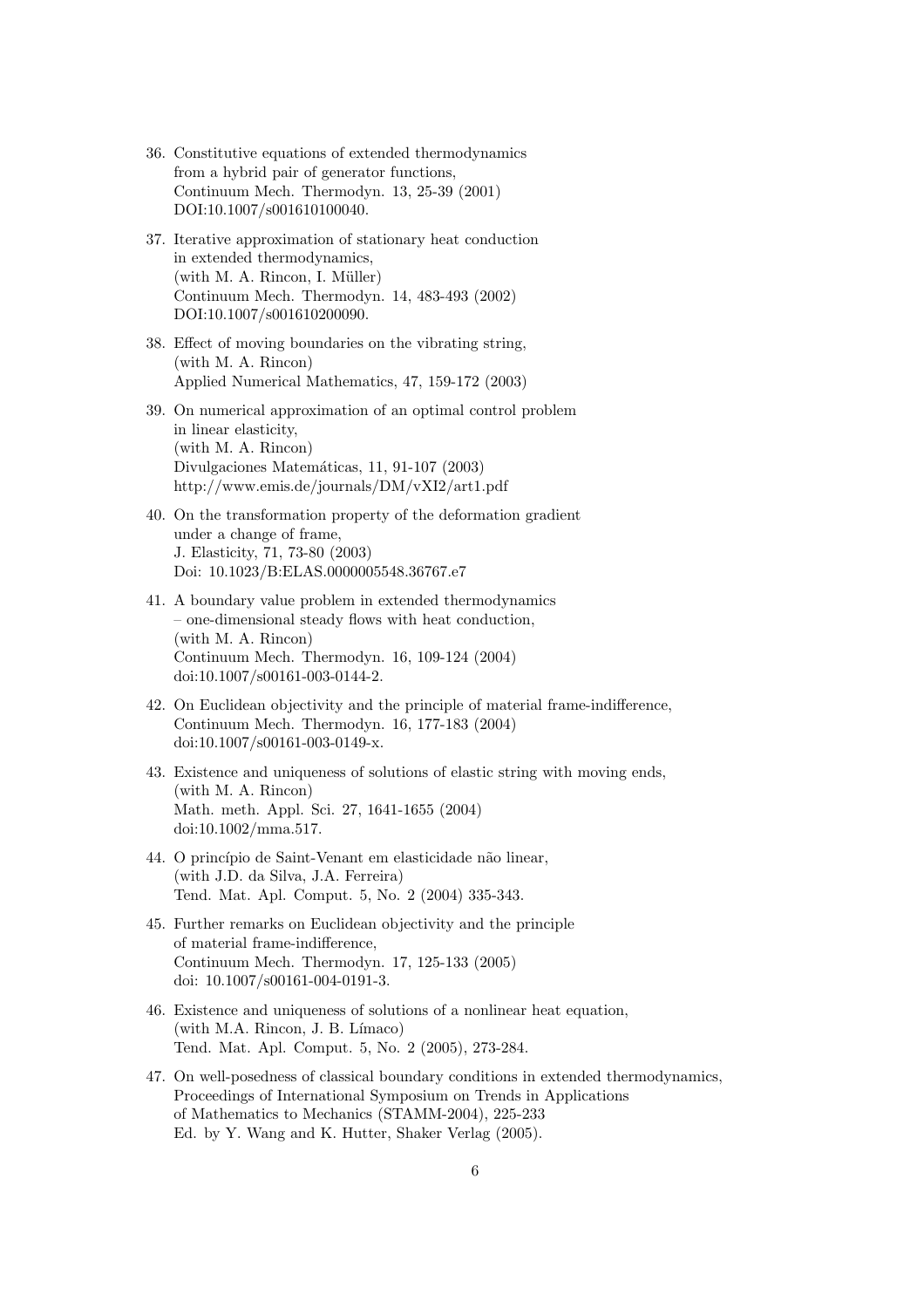- 48. Error estimates of vibrations of elastic string with moving ends, (with M. A. Rincon) Applied Numerical Mathematics, 56, 745-755 (2006).
- 49. Shock structure in viscoelasticity of relaxation type, (with Y. Wu), Nonlinear Analysis: Theory Methods & Applications, 65, 785-794 (2006) doi:10.1016/j.na.2005.10.001.
- 50. Weighted iterative solutions of linear differential equations and heat conduction of ideal gases in moment theory, (with D. R. Vieira) Z. angew. Math. Phys. (ZAMP), 57, 1075-1091 (2006) doi:10.1007/s00033-005-0048-z.
- 51. A nonlinear heat equation with temperature-dependent parameters, (with M. A. Rincon, J. Limaco) Mathematical Physics Electronic Journal (MPEJ) 12, Paper 5 (2006). (http://www.ma.utexas.edu/mpej/Vol/12/5.pdf).
- 52. A method of differential iteration for boundary value problem in extended thermodynamics, Nonlinear Analysis: Real World Applications, 8, 1113-1131 (2007). doi:10.1016/j.nonrwa.2006.06.003.
- 53. Entropy flux relation in viscoelastic bodies J. Elasticity, 90, 259-270, (2008). doi:10.1007/s10659-007-9142-0.
- 54. Numerical analysis of quenching heat conduction in metallic materials (with M. G. Teixeira, M. A. Rincon) Appl. Math. Modelling, 33, 2464-2473 (2009). doi:10.1016/j.apm.2008.07.015.
- 55. On entropy flux of transversely isotropic elastic bodies J. Elasticity, 96, 97-104 (2009). doi:10.1007/s10659-009-9200-x.
- 56. Constitutive theory of anisotropic rigid heat conductors Journal of Mathematical Physics, 50, 083506 (2009). doi:10.1063/1.3190487.
- 57. Successive linear approximation for finite elasticity (with R.A. Cipolatti; M.A. Rincon) Computational and applied Mathematics, 29, 465-478 (2010) doi:10.1590/S1807-03022010000300008.
- 58. Successive linear approximation for boundary value problems of nonlinear elasticity in relative-descriptional formulation International Journal of Engineering Science, 49, 635-645 (2011) doi:10.1016/j.ijengsci.2011.02.006
- 59. Termodinâmica Estendida para Materiais Viscoelásticos com Condução de Calor (with A. Vignatti) TEMA Tend. Mat. Apl. Comput., 13, No. 1, 25-36 (2012). doi: 10.5540/tema.2012.013.01.0025
- 60. A note on the Mooney-Rivlin material model Continuum Mechanics and Thermodynamics, 24, 583-590 (2012) doi: 10.1007/s00161-011-0197-6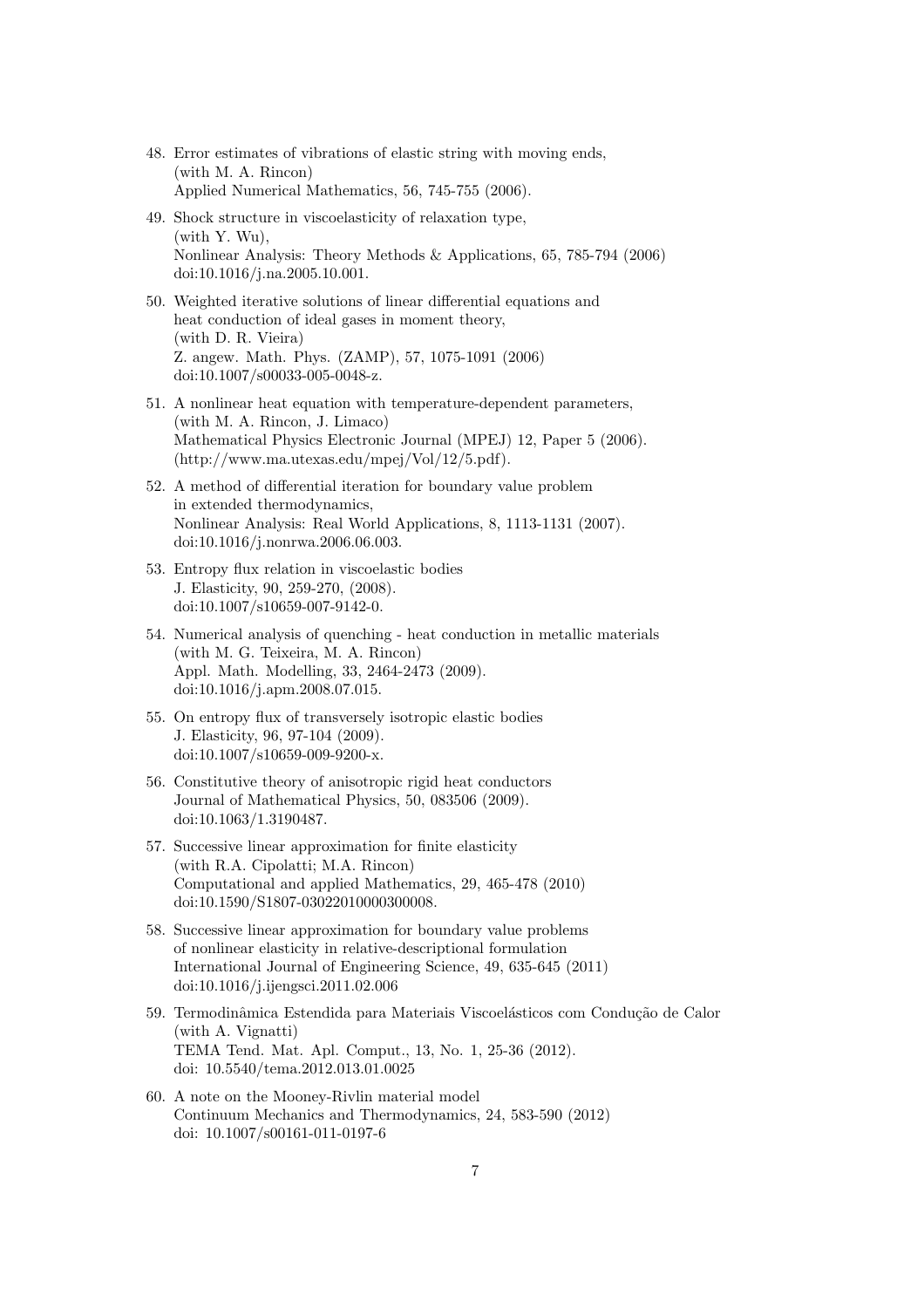- 61. Mathematical analysis of successive linear approximation for Mooney-Rivlin material model in finite elasticity (with R.A. Cipolatti, M.A. Rincon) Journal of Applied Analysis and Computation 2 (4), 363-379 (2012)
- 62. On Objectivity and the Principle of Material Frame-Indifference (with Sampaio, R.) Mecánica Computacional, Volume XXXI, 1553-1569 (2012)
- 63. Successive linear approximation for large deformation Instability of salt migration (with R.A. Cipolatti, M.A. Rincon, L.A. Palermo) Journal of Elasticity, 114, 19-39 (2014) doi: 10.1007/s10659-012-9424-z.
- 64. Remarks on material frame-indifference controversy (with Sampaio, R.) Acta Mechanica, 225, 331-348 (2014) doi: 10.1007/s00707-013-0973-4.
- 65. A solid-fluid mixture theory of porous media International Journal of Engineering Sciences, 84, 133-146 (2014) doi: 10.1016/j.ijengsci.2014.07.002
- 66. The Influence of temperature on the formation of salt domes (with M.G. Teixeira, M.A. Rincon, R.A. Cipolatti, L.A.C. Palermo) Int. J. of Modeling and Simulation for the Petroleum Industry, 8, 35-41 (2014)

#### F. Conference Papers

- 1. V Encontro Sobre Escoamento em Meios Porosos Rio de Janeiro - RJ, 12-14/10 (1977) - Sobre a anisotropia dos meios porosos (with R. Sampaio Filho) Anais do ENEMP 5, I.3/1-15
- 2. VI Encontro Sobre Escoamento em Meios Porosos Rio Claro - SP, 11-13/10 (1978) - Sobre potencial químico e pressão do fluido em meios porosos (with J. A. Salvador) Anais do ENEMP 6, I1/1-23
- 3. VII Encontro Sobre Escoamento em Meios Porosos Aracajú - Sergipe, 11-13/10 (1979) - On pressure and buoyancy force in porous media Anais do ENEMP 7, 221-238
- 4. VII Encontro Sobre Escoamento em Meios Porosos Aracajú - Sergipe, 11-13/10 (1979) - Termodinâmica de misturas fluido-sólido (with G. M. Kremer) Anais do ENEMP 7, 269-290
- 5. VIII Encontro Sobre Escoamento em Meios Porosos Curitiba - Paraná, 20-22/10 (1980) - Propagação de ondas de acelerazão em misturas transversalmente isotrópicas (with G. M. Kremer) Anais do ENEMP 8, 237-255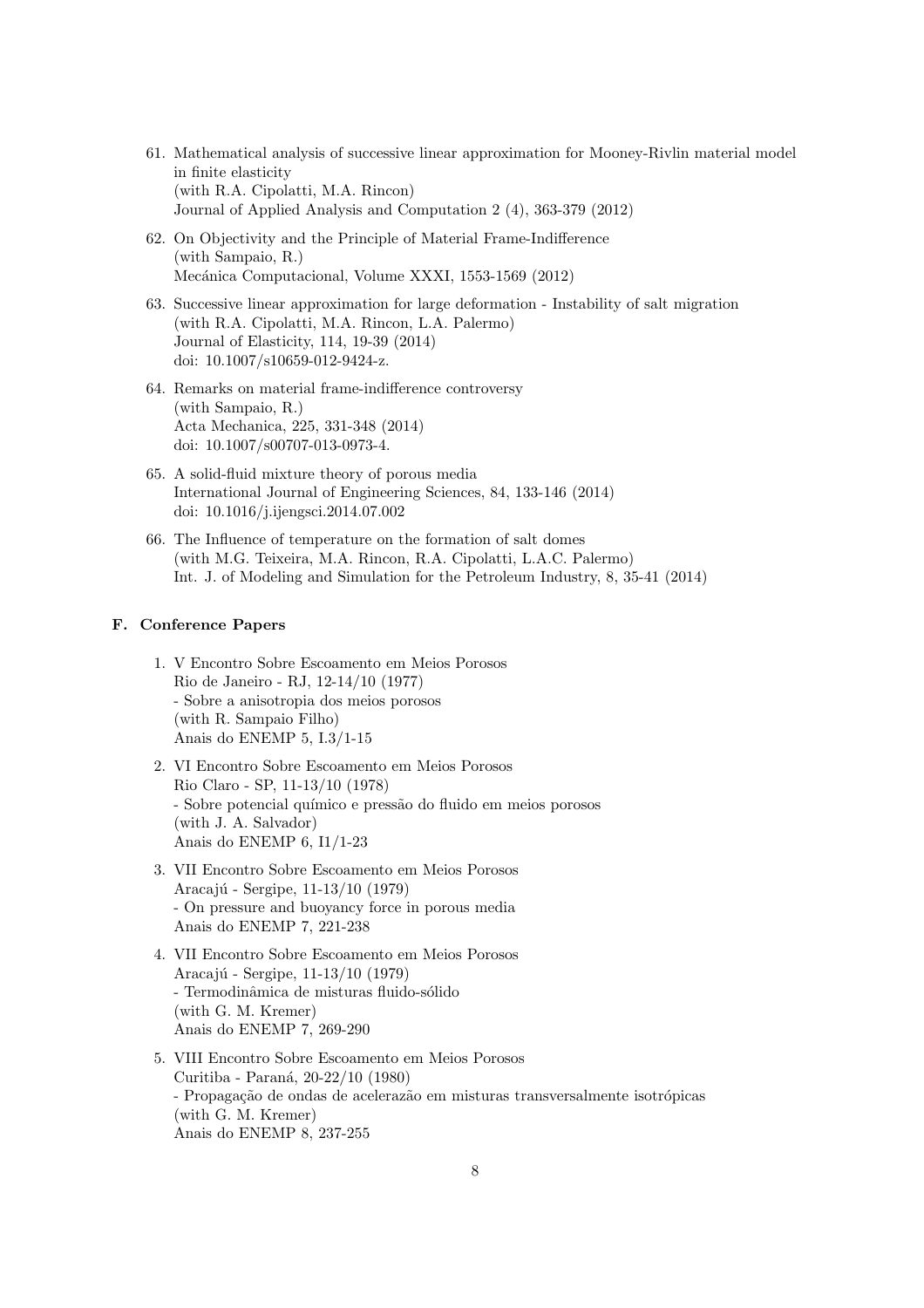- 6. VIII Encontro Sobre Escoamento em Meios Porosos Curitiba - Paraná, 20-22/10 (1980) - A note on transversely isotropic functions Anais do ENEMP 8, 256-269
- 7. VIII Encontro Sobre Escoamento em Meios Porosos Curitiba - Paraná, 20-22/10 (1980) - Os tensores de condutividade térmica e resistividade em misturas transversalmente isotrópicas (with G. M. Kremer) Anais do ENEMP 8, 414-436
- 8. Gesellschaft für Angewandte Mathematik und Mechanik Jahrestagung 1982 (GAMM-Conference) Budapest, Hungria, 13-16/04 (1982) - Decay of electromagnetic waves in fluids (with G. M. Kremer) Abstract p.195
- 9. XXI Seminário Brasileiro de Análise Brasilia - DF, 14-17/05 (1985) - Symmetric hyperbolic systems and balance equations of thermodynamics SBA 21, 171-180
- 10. The Sixth Symposium on Trends in Applications of Pure Mathematics to Mechanics Bad Honnef, Germany, 21-25/10 (1985) - Virial coefficients from extended thermodynamics Lecture Notes in Physics, Vol. 249, 51-55, Springer 1985
- 11. XII Congresso Nacional de Matemática Aplicada e Computacional Sao Jose do Rio Preto - SP, 04-08/09 (1989) - Simulação numérica de onda de choque com efeito de viscocidade (with J. A. Salvador) Resumo CNMAC 12, 226-229
- 12. Fifth Bilateral Polish-Italian Meeting on Thermodynamics and kinetic Theory Madralin, Warsaw, Polland, 28-31/08 (1990) - Extended thermodynamics of viscoelasticity Thermodynamics and Kinetic Theory, Proceedings Ed. by: W. Kosinski, W. Larecki, A. Morro & H. Zorski Series on Advances in Math. for Appl. Sci. vol 12. 93-106 World Scientific Publishing, Singapore 1992
- 13. Euromech Colloquium 270 on Nonlinear Waves Governed by Hyperbolic Dissipative Models Reggio Calabria, Italy, 25-28/09 (1990) - Viscoelasticity in extended thermodynamics Nonlinear Waves and Dissipative Effects, Ed. by: D. Fusco & A. Jeffrey Pitman Research Notes in Mathematics 227, 218-230 Longman Scientific & Technical, Essex 1991
- 14. XIII Congresso Nacional de Matemática Aplicada e Computacional Aquas de Lindóia - SP, 26-29/11 (1990) - Simulação numérica de ondas de choque via termodinâmica estendida de um fluido viscoso com condução de calor (with J. A. Salvador)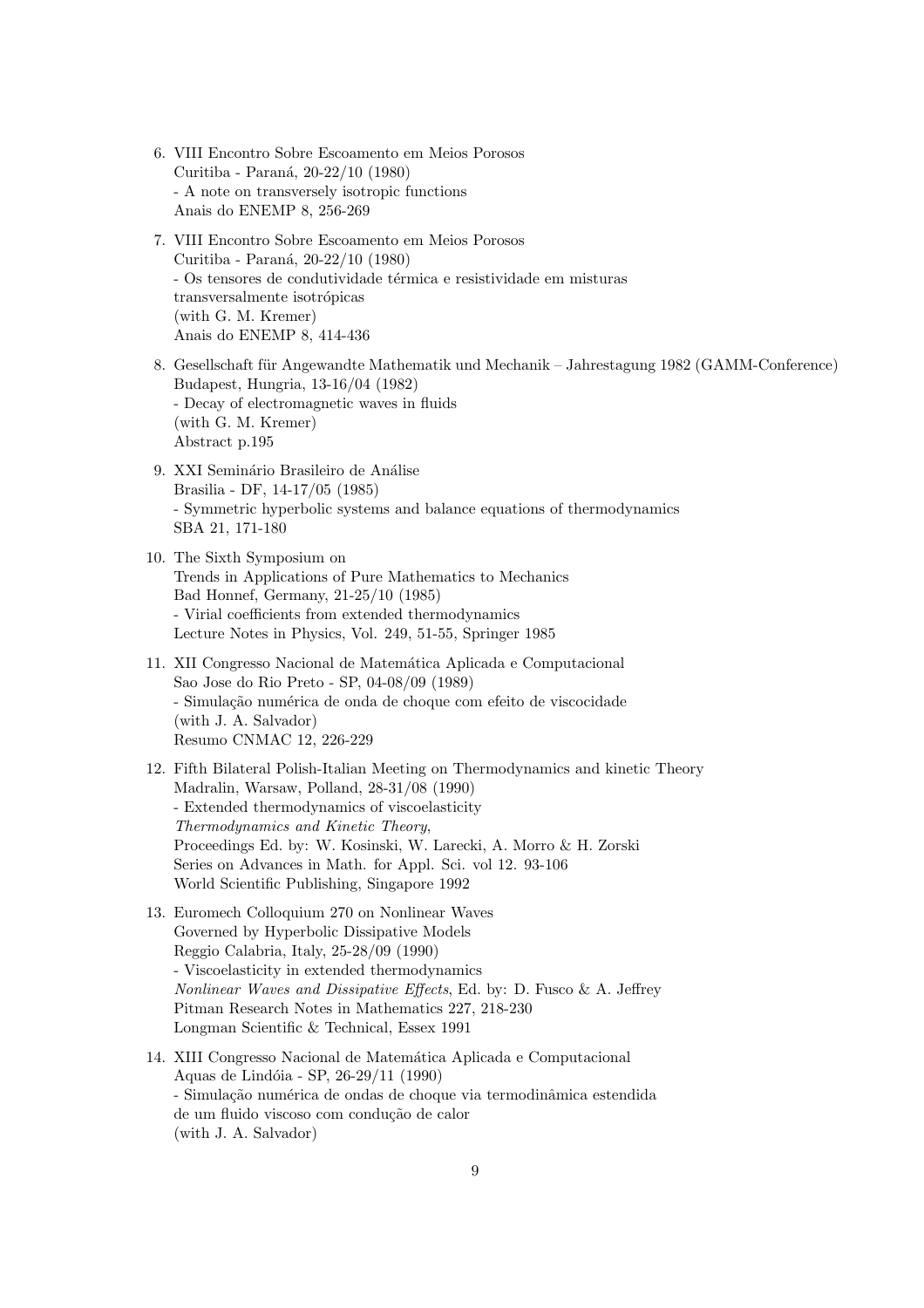- 15. XIV Congresso Nacional de Matemática Aplicada e Computacional Nova Friburgo - RJ, 02-05/09 (1991) - Controle energético de soluções numéricas de um oscilador elástico Resumo CNMAC 14, p. 75
- 16. Twenty-second Midwestern Mechanics Conference University of Missouri-Rolla, USA, 06-09/10 (1991) - On thermodynamics of viscoelasticity
- 17. Mathematisches Forschungsinstitut Oberwolfach Meeting on Thermodynamic Constitutive Theories Oberwolfach, Germany, 03-07/02 (1992) - Interface equilibrium and inclusion problems
- 18. Seminário de Supercomputação Aplicada Centro Nacional de supercomputação (CESUP/UFRGS), Porto Alegre, RS, 12-14/09 (1994) - Numerical experiments of Riemann problems for conservation laws of mixed type (with H. Frid) Anais SuperComp 94, 261-264
- 19. Third SIAM Conference on Mathematical and Computational Issues in the Geosciences San Antonio, Texas, USA, 8-10/02 (1995) - Oscillation waves in Riemann problems for systems of mixed type (with H. Frid)
- 20. IV Workshop on Partial Differential Equations IMPA, Rio de Janeiro, RJ, 17-21/07 (1995) - Phase transitions and oscillation waves in an elastic bar (with H. Frid) Matemática Contemporânea, 10, 123-135 (1996)
- 21. XVIII Congresso Nacional de Matem´atica Aplicada e Computacional Curitiba, PR, 28/08-01/09 (1995) - Phase transition in elasticity and viscoelasticity Resumos CNMAC 95, 440-444
- 22. IV Encontro Regional de Matemática Aplicada e Computacional IPRJ/UERJ, Nova Friburgo, RJ, 10-12/04 (1996) - Some problems in finite elasticity Conferência
- 23. XLIII Seminário Brasileiro de Análise São Paulo, SP, 23-25/05 (1996) - The viscoelastic equations with relaxation (with Y. Wu) SBA 43, 311-322
- 24. 1996 ASME Mechanics & Materials Conference Symposium on Elasticity in Honor of Professor J. L. Ericksen The Johns Hopkins University, Baltimore, Md. U.S.A. 12-15/06 (1996) - Numerical solutions for phase transitions in elasticity Contemporary research in the mechanics and mathematics of materials, Ed. by: R. C. Batra and M. F. Beatty International Center for Numerical Methods in Engineering (CIMNE), Barcelona, Spain (1996), 287-297.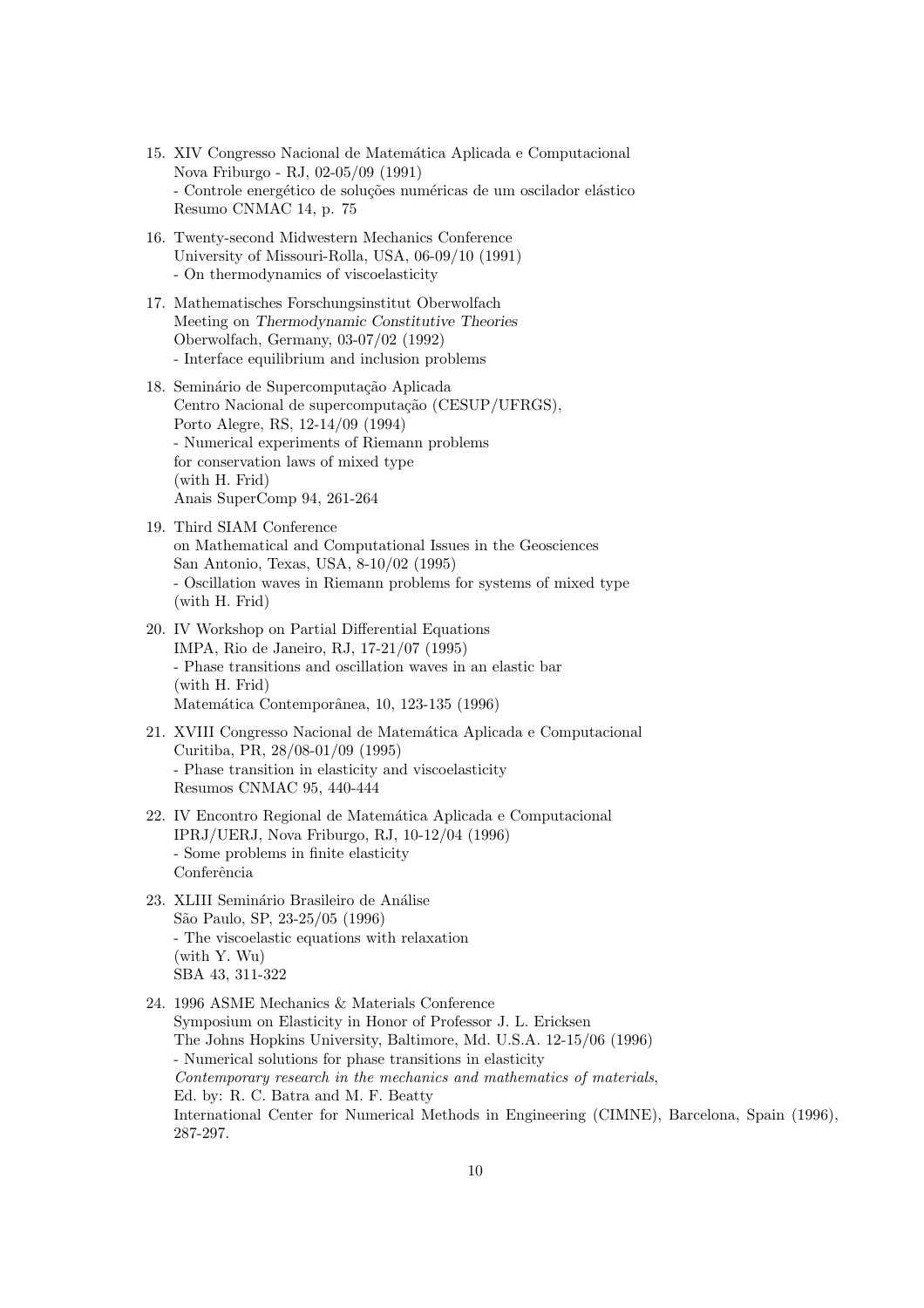- 25. XIX Congresso Nacional de Matemática Aplicada e Computacional Goiânia, GO, 16-20/09 (1996) - Estudo de estabilidade de extens˜ao biaxial numa placa quadrada (with W. A. das Neves) Resumos CNMAC 96, 474-475
- 26. Mathematisches Forschungsinstitut Oberwolfach Meeting on Thermodynamic Constitutive Theories Oberwolfach, Germany, 23-27/09 (1996) - Numerical solutions for dynamic formation of phase mixtures
- 27. 44° Seminário Brasileiro de Análise Ribeir˜ao Preto - SP, 21-23/11 (1996) - Constitutive theories of mechanics SBA 44, 35-118, Minicurso
- 28. XXI Congresso Nacional de Matemática Aplicada e Computacional Caxambu, MG, 14-18/09 (1998) - Solução analítica e numérica para o controle ótimo da equação de Poisson (with Mauro A. Rincon) Resumo das Comunicações CNMAC 98, 6
- 29. XXI Congresso Nacional de Matemática Aplicada e Computacional Caxambu, MG, 14-18/09 (1998) - Transformation of deformation gradient under change of frame Resumo das Comunicações CNMAC 98, 236
- 30. XXI Congresso Nacional de Matemática Aplicada e Computacional Caxambu, MG, 14-18/09 (1998) - Shock structure in vanishing relaxation limit (with Yumei Wu) Resumo das Comunicações CNMAC 98, 239
- 31. 48° Seminário Brasileiro de Análise LNCC, Petrópolis - RJ, 25-28/11 (1998) - Introdução ao método dos elementos finitos e controle ótimo (with Mauro A. Rincon) SBA 48, 261-347, Minicurso
- 32. 48° Seminário Brasileiro de Análise LNCC, Petrópolis - RJ, 25-28/11 (1998) - Elastic shock solutions in vanishing relaxation limit (with Yumei Wu) SBA 48, 985-993
- 33. XXII Congresso Nacional de Matemática Aplicada e Computacional Santos, SP, 13-17/09 (1999) - Solução numérica do problema da corda elástica com fronteira livre (with Mauro A. Rincon) Resumo das Comnunicações, CNMAC 99, 262
- 34. 50<sup>◦</sup> Seminário Brasileiro de Análise São Paulo, SP 24-27/11 (1999) - Estudo numérico de vibração da corda elástica com fronteira móvel (with Mauro A. Rincon) SBA 50, 609-624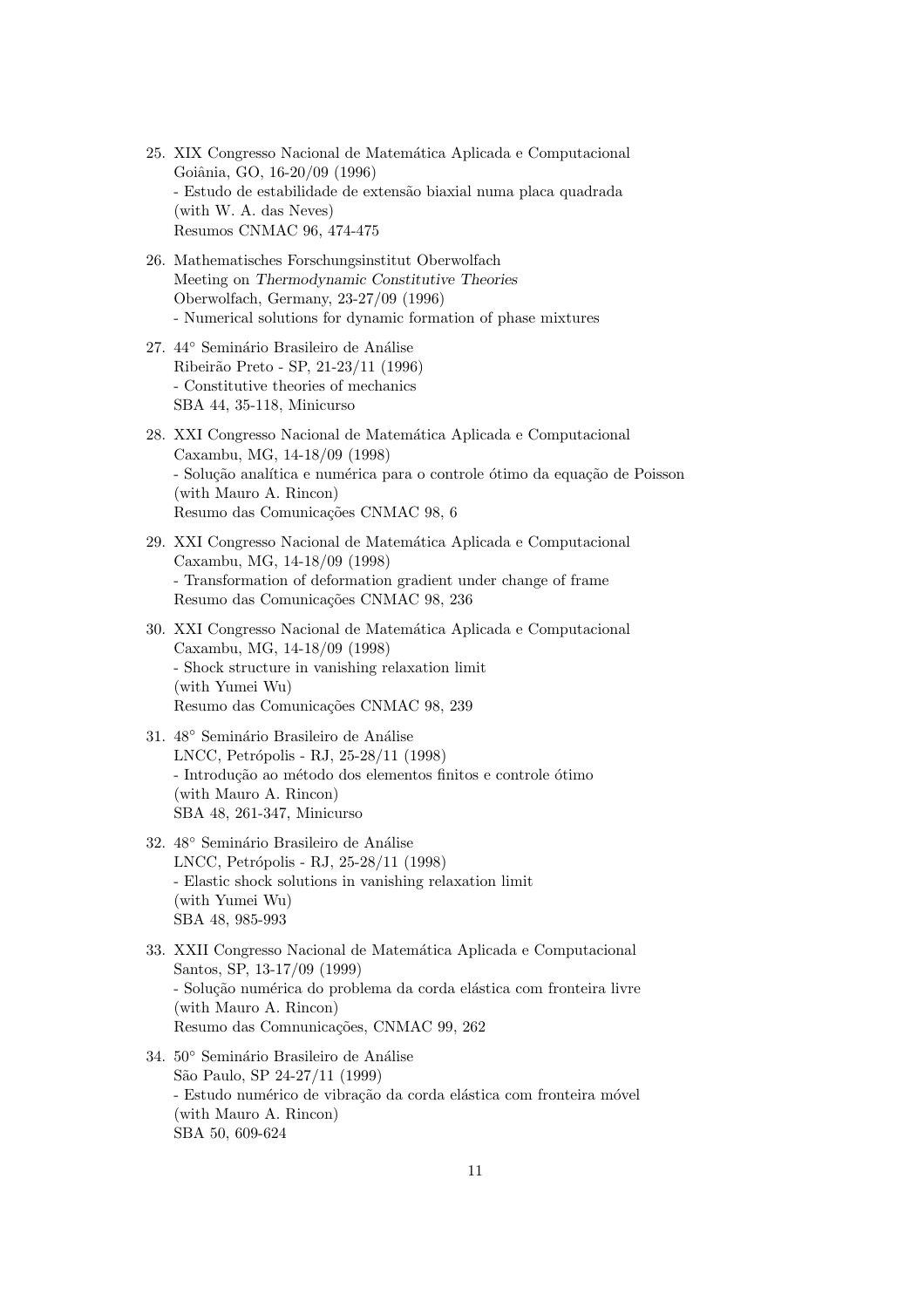- 35.  $3<sup>a</sup>$  Jornada de Matemática Aplicada e Computacional Petrópolis, RJ, 24/04 (2000) - Análise e simulação numérica da vibração da corda elástica com fronteira móvel (with Mauro A. Rincon) Anais, vol. 3, 1-13
- 36. 2000 SIAM Annual Meeting Rio Grande, Porto Rico, 10-14/07 (2000) - Nonlinear model of vibrating elastic string with moving ends (with Mauro A. Rincon) Abstract, vol. 1, 70
- 37. Analysis and Numerics of Conservation Laws (ANumE), Workshop on Boltzmann and Transport Equations Blaubeuren, Germany, 28/08-01/09 (2000) - Mixed representations for extended thermodynamics Local organization: Universität Tübingen, Germany Program, p. 19
- 38. XXIII Congresso Nacional de Matemática Aplicada e Computacional Santos, SP, 11-15/09 (2000) - Modelo linear de vibração da corda elástica com fronteira móvel (with Mauro A. Rincon) CNMAC 23, 8
- 39. International Conference in Potsdam on Continuum Mechanics & Thermodynamics Potsdam, Germany, 30/07-03/08 (2001) - Iterative approximation of boundary value problems in extended thermodynamics Program, p. 2
- 40. International Workshop on Numerical Linear Algebra, Numerical Methods for Partial Differential Equations and Optimization Curitiba, PR, 20-23/08 (2001) - Effect of a Moving Boundary on the Vibrating Elastic String (with Mauro A. Rincon) Atas do congresso, p. 51
- 41. XXIV Congresso Nacional de Matemática Aplicada e Computacional Belo Horizonte, MG, 10-13/09 (2001) - Estimativa de erro em elementos finitos do modelo da corda elástica com fronteira móvel (with Mauro A. Rincon) Resumo das Comunicações, p. 392
- 42. 14th U.S. National Congress of Theoretical and Applied Mechanics Blacksburg, Virginia USA, 23-28/06 (2002) - On the determination of unconventional boundary conditions for system of moment equations Proceedings of Contemporary Research in Theoretical and Applied Mechanics (ISBN 0-9721257-0-1), p. 293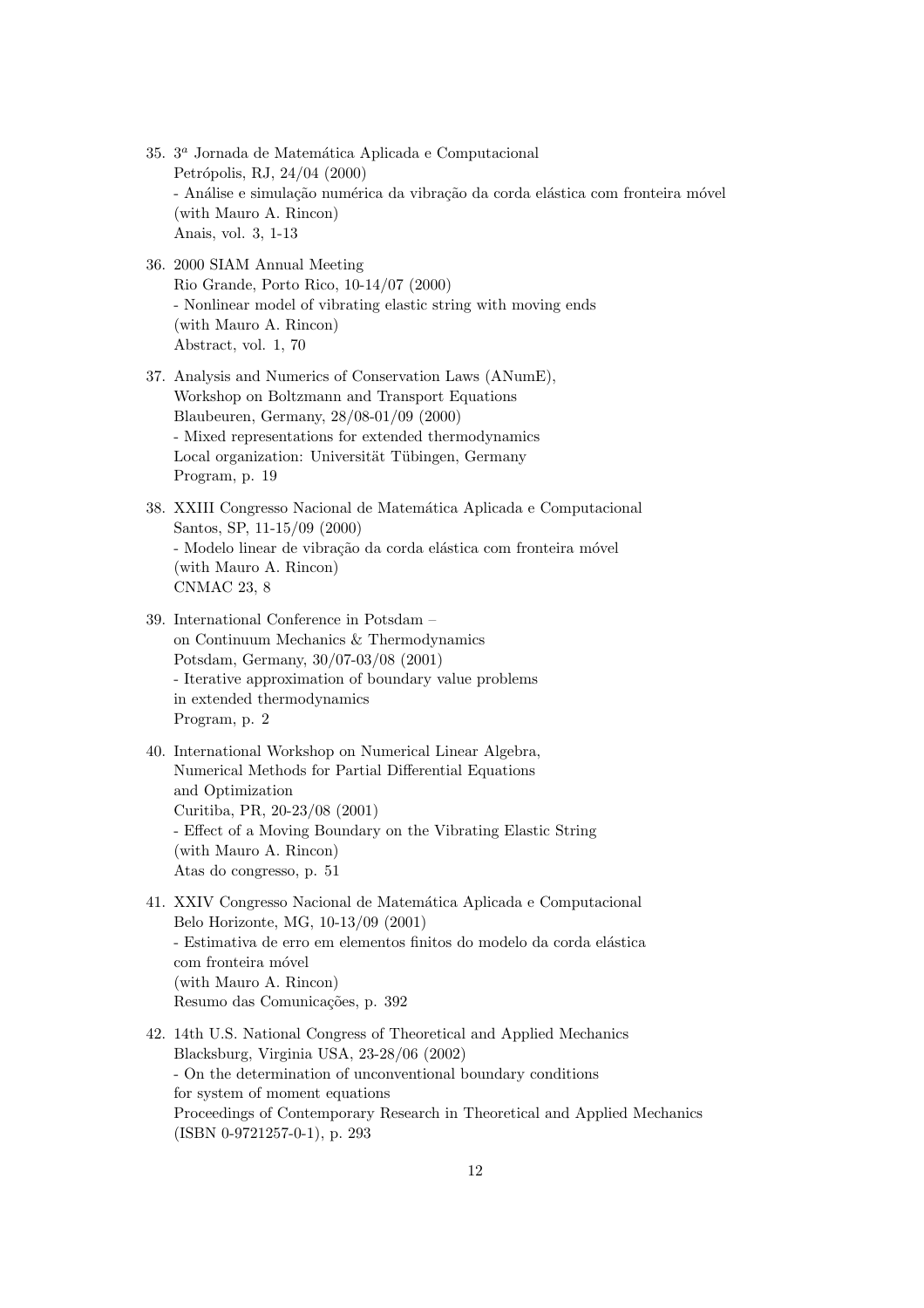- 43. XXVI Congresso Nacional de Matemática Aplicada e Computacional São José do Rio Preto, SP, 08-11/09 (2003) - On boundary value problems in extended thermodyanmics A case study of uncontrollable boundary data (with Mauro A. Rincon) Resumo das Comunicações, p. 418
- 44. XXVI Congresso Nacional de Matemática Aplicada e Computacional São José do Rio Preto, SP, 08-11/09 (2003) - O princ´ıpio de Saint-Venant em elasticidade n˜ao linear (with Joccitiel D. da Silva) Resumo das Comunicações, p. 606
- 45. 61° Seminário Brasileiro de Análise S˜ao Jo˜ao del Rey, MG, 18-20/05 (2005) - M´etodo iterativo para problemas de ponto fixo de operadores diferenciais (with Daniel R. Vieira) SBA 61, 163-170
- 46. The Fifth Annual Hawaii International Conference on Statistics, Mathematics and Related Field Honolulu, Hawaii, USA, 16-18/01 (2006) - An iterative method for fixed-point problems of differential operators Proceedings: 1152-1160
- 47. Congresso de Matemática d suas Aplicações (FOZ2006) Foz do Iguaçu, PR 07-11/08 (2006) - Incremental linear approximation of large deformations in finite elasticity (with Rolci A. Cipolatti, Mauro A. Rincon)
- 48. Internal Conference on Numerical Analysis and Applied Mathematics Hersonissos, Crete, Greece, 15-19/09 (2006) - Incremental linear approximation for finite elasticity (with Rolci A. Cipolatti, Mauro A. Rincon) Proceedings of ICNAAM 2006: 199-202, Eds. T. E. Simos, G. Psihoyios and Ch. Tsitouras, ISBN: 3-527-40743-X, Wiley-VCH Verlag, Weinheim (2006)
- 49. XIV International Conference on Waves and Stability in Continuum Mechanics Scicli, Ragusa, Italy, 30/06-07/07 (2007) - Numerical simulation of large deformations in solid boides, instability of density inversion in layered structure
- 50. International Workshop on New directions in Continuum Mechanics: on the interplay among mathematics, mechanics and physics Castro Urdiales, Cantabria, Spain, 08-11/09 (2008) - Successive linear approximation for finite elasticity - Bending of a rectangular block
- 51. Meeting of collaborators in the Continuum Mechanic book for UNESCO-EOLSS encyclopedia (http://www.eolss.net/E6-161-toc.aspx) Editores: Jose Merodio e Giuseppe Saccomandi Castro Urdiales, Cantabria, Spain, 11-12/09 (2008) - Chapter 6: Constitutive Theories: Basic Principles
- 52. 2009 SIAM Conference on Mathematical & Computational Issues in the Geosciences Leipzig, Germany, 15-18/06 (2009) - Large deformation in viscoelastic solid bodies - Numerical simulations of salt migration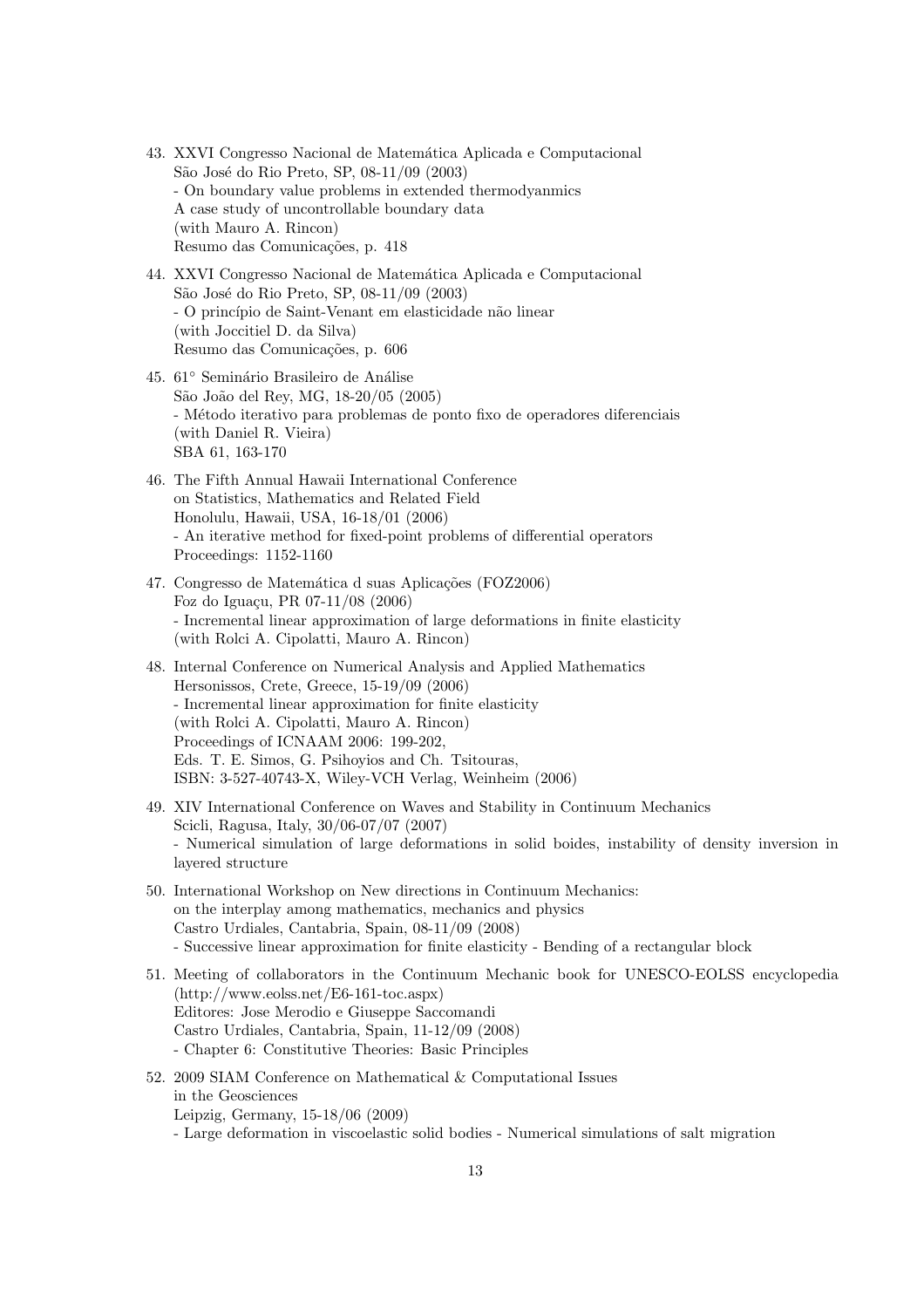- 53. Um Passeío pela Termodinámica Fenomenológica e Estatística, 17/10/2009, Curitiba, Setor de Ciências Exatas, Universidade Federal do Paraná. - Objetividade Euclideana e o Princípio da Indiferença do Material ao Referencial Conference
- 54. Mathematical Methods in Engineering International Symposium Coimbra, Portugal, 21-24/10 (2010) - Numerical approximation for finite deformation - bending of a rectangular block
- 55. Workshop of Geomechanics and Numerical Methods for Reservoir Simulation. LNCC, Petrópolis, Rio de Janeiro, 20-22/06 (2011) - Mathematical modeling of salt diapirism Conference
- 56. 11th U.S. National Congress of Computational Mechanics Minneapolis, Minnesota, USA, 25-28/07 (2011) - Successive linear approximation for large deformation
- 57. International Workshop on Numerical Methods and Modelling for Compressible Multimaterial Flows and Mixing Institute of Applied Physics and Computational Mathematics Beijing, China, 12-15/09 (2011) - Constitutive theories of material models - Mathematical modeling of large deformation in salt tectonics
	- Conferences
- 58. XXXIV Congresso Nacional de Matemática Aplicada e Computacional Águas de Lindóia, SP, 17-21/09  $(2012)$ - Mathematical modeling of large deformation in salt tectonics Conferência.
- 59. X Congreso Argentino de Mecánica Computacional (MECOM 2012) Salta, Argentina, 13-16/11 (2012) - On objectivity and the principle of material frame-indifference (with Rubens Sampaio) Proceedings: Mecánica Computacional Vol XXXI, 1553-1569 (2012)
- 60. American Geophysical Unions 45th Annual Fall Meeting (Geomechanics 2012 AGU Fall Meeting) San Franscisco, CA, USA, 3-7/12 (2012) - A geo-mechanics model for CO2 sequestration simulations under multiphase flow-multispecies transport systems (with G.T. Yeh and C.H. Tsai)
- 61. 12th U.S. National Congress on Computational Mechanics (USNCCM12) Raleigh, North Carolina, USA, 22-25/07 (2013)
- 62. Humboldt Kolleg 2013, Science & Technology in Contemporary Life "Impact and Horizons" Campos do Jord˜ao - SP, 28-30/09 (2013) - Mathematical modeling and numerical simulation of salt tectonics in geomechanics.
- 63. XXXIV Ibero Latin American Congress on Computational Methods in Engineering (CILAMCE2013). Pirenópolis, Goiás, 10-13/11 (2013) - The influence of temperature on the formation of salt domes. (with M.R. Teixeira, M.A. Rincon, R.A. Cipolatti)
- 64. 2013 Conference on Computational Mechanics (CCM2013) Sanya, China, 29/11-01/12 (2013) - Mathematical modeling and numerical simulation of salt migration in geomechanics.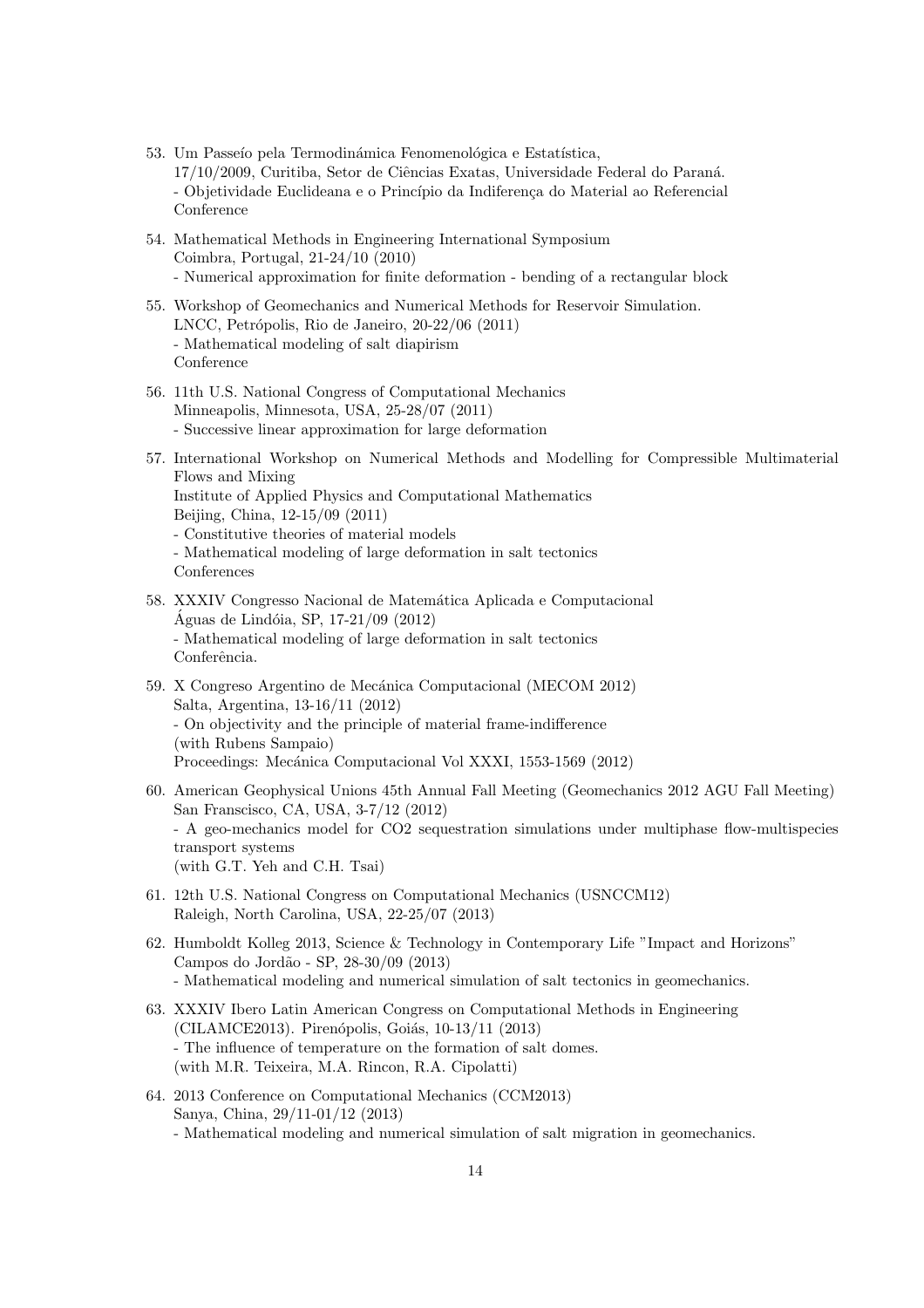- 65. 11th World Congress on Computational Mechanics (WCCM XI) Barcelona, Spain, 2025/07 (2014) (with M.G. Teixeira, M.A. Rincon, R.A. Cipolatti, L.A.C. Palermo) - Thermo-mechanical coupling for salt tectonics
- 66. International Conference on Continuous Media with Microstructure (CMwM2015) Lagów, Poland,  $01-05/03$  (2015)
	- A mixture theory of porous media and some problems of poroelasticity

## G. Courses Lectured

#### • Undergraduate level

- Linear algebra:

Basic concept in finite dimensional vector space, solution of linear system and eigenvalue problems,  $\cdots$ 

- Tensor analysis:

Tensor algebra and tensor calculus in Euclidean space.

- Calculus II:

Linear ordinary different equations with constant coefficients, sequence, infinite series.  $\cdots$ 

- Calculus III:

Surface and volume integrals, divergence and Stokes theorems.  $\cdots$ 

- Calculus IV:

Ordinary and partial differential equations, Laplace transform, Fourier series, boundary value problems.  $\cdots$ 

- Applied mathematics:

Ordinary and partial differential equations, Sturm-Liouville problem, orthogonal functions, · · ·

#### • Graduate level

- Continuum mechanics:

Kinematics, balance equations, constitutive theories of material bodies, representation theorems of isotropic functions

- Continuum thermodynamics:

General entropy inequality, entropy principle, method of Lagrange multipliers, thermodynamics of isotropic solid and viscous fluids with heat conduction

- Finite elasticity: Some exact solutions in isotropic elastic bodies in static and dynamic problems, variational formulation and finite element solutions
- Special topics in continuum mechanics:

Mixture theories, porous media, wave propagation, extended thermodynamics, boundary value problems in moment systems,  $\cdots$ 

## H. Research Interests

- General and fundamental issues of continuum mechanics and thermodynamics
- Constitutive theories of materials bodies, general entropy principle and method of Lagrange multipliers
- Theories of mixtures and porous media
- Numerical problems in continuum mechanics
- Extended thermodynamics of gases, fluids and viscoelastic solids